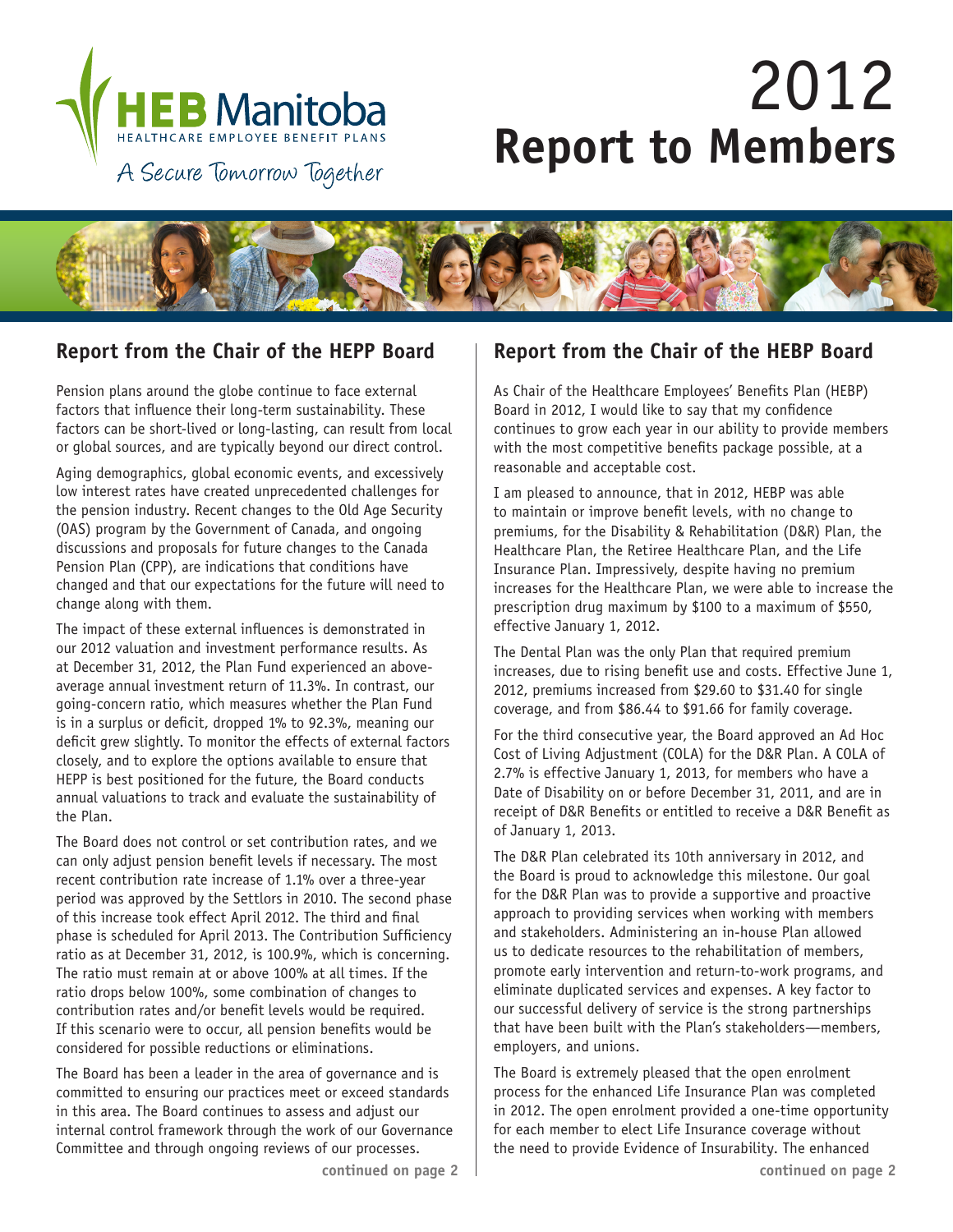# **Report from the Chair of the HEPP Board**

### *continued*

The work to implement the Cost of Living Adjustment (COLA) Funds announced in 2010 continues. The regional health authorities are working together with HEB Manitoba to put the required solutions in place to support the Funds. Contributions to the COLA Funds begin April 1, 2014. The earliest date a COLA may be granted from these Funds is April 1, 2018.

As Chair of the HEPP Board in 2012, I would like to thank my fellow Trustees for their support and dedication through a most interesting and challenging year. To the management and staff of HEB Manitoba, I thank you on behalf of the Board of Trustees for your tremendous efforts this past year, and for taking such care and attention in delivering pension services to our members. I would also like to acknowledge the HEPP and HEBP Boards of Trustees' selection of Kerry Poole as CEO in July. Kerry's reputation as a leader who can turn vision into reality, and his proven track record of instilling a culture of implementation, have had a substantial impact in a very short time. With Kerry as CEO, the Boards have great confidence that HEB Manitoba is well positioned for ongoing and future successes.

Bob flory

**Bob Romphf** Chair Healthcare Employees' Pension Plan Board

# **Report from the Chair of the HEBP Board**

## *continued*

provisions of the Life Insurance Plan are effective April 1, 2013. The Board went about implementing the enhancements after a global review of the Plan in 2010. Enhancing the Life Insurance Plan is one example of the Board's ongoing effort to improve benefits for members and their families.

I would like to take this opportunity to recognize each Trustee and thank them for contributing to the ongoing success of HEB Manitoba through their hard work and dedication. On behalf of the Board, I acknowledge and thank the HEB Manitoba management and staff for their exceptional performance administering HEBP on behalf of the stakeholders and members.

**Gerry Gattinger** Chair Healthcare Employees' Benefits Plan Board

# **Report from the HEB Manitoba Chief Executive Officer (CEO)**

This past year has brought a high degree of change to HEB Manitoba, as we continue to adapt to the many new business challenges and opportunities that have come our way. It was also a year of collaboration, as HEB Manitoba worked in partnership with the healthcare regions, employers, and unions on multiple initiatives.

The amalgamation of the province's healthcare regions, and the provincial Retail Sales Tax (RST) changes announced midway through the year, were two examples where HEB Manitoba worked closely with our stakeholders to implement changes within exceptionally short time frames. I would like to commend all impacted organizations for their swift and thorough actions to complete the necessary work.

The Life Insurance open enrolment project was a large undertaking for HEB Manitoba in 2012. The planning and execution of this multi-year initiative was world-class, and the volume of activity over such a compressed period was unprecedented for our teams.

From a pension perspective, it is important to note that the pension industry is currently going through a unique period. Several key factors are influencing the sustainability of pension plans in a way not historically seen. In response, the Board of Trustees continues to be diligent, scrutinizing and evaluating the long-term sustainability of the Healthcare Employees' Pension Plan (HEPP). This work is an ongoing process and, as new challenges emerge, will require constant attention.

We continue to adapt our benefits services to meet the changing needs of all stakeholders. Moving into 2013, we have undertaken efforts to deliver more distinct Pension Plan and Benefits Plan services, to improve the member experience.

This year also marks the 10th anniversary of our Disability & Rehabilitation Plan. Our team of professionals is to be commended for providing exceptional care for members year after year.

In closing, I would like to take a moment to comment on my personal experiences over the past year. HEB Manitoba has been a very busy environment in 2012 due to the volume of change affecting our industry. The Boards, our executive team, management and staff have put in an outstanding effort over my first year as CEO, and it has been my pleasure to work with each of them in this capacity. I wish to thank all of them for their support, and I look forward to our continued success in the future.

**Kerry Poole** Chief Executive Officer HEB Manitoba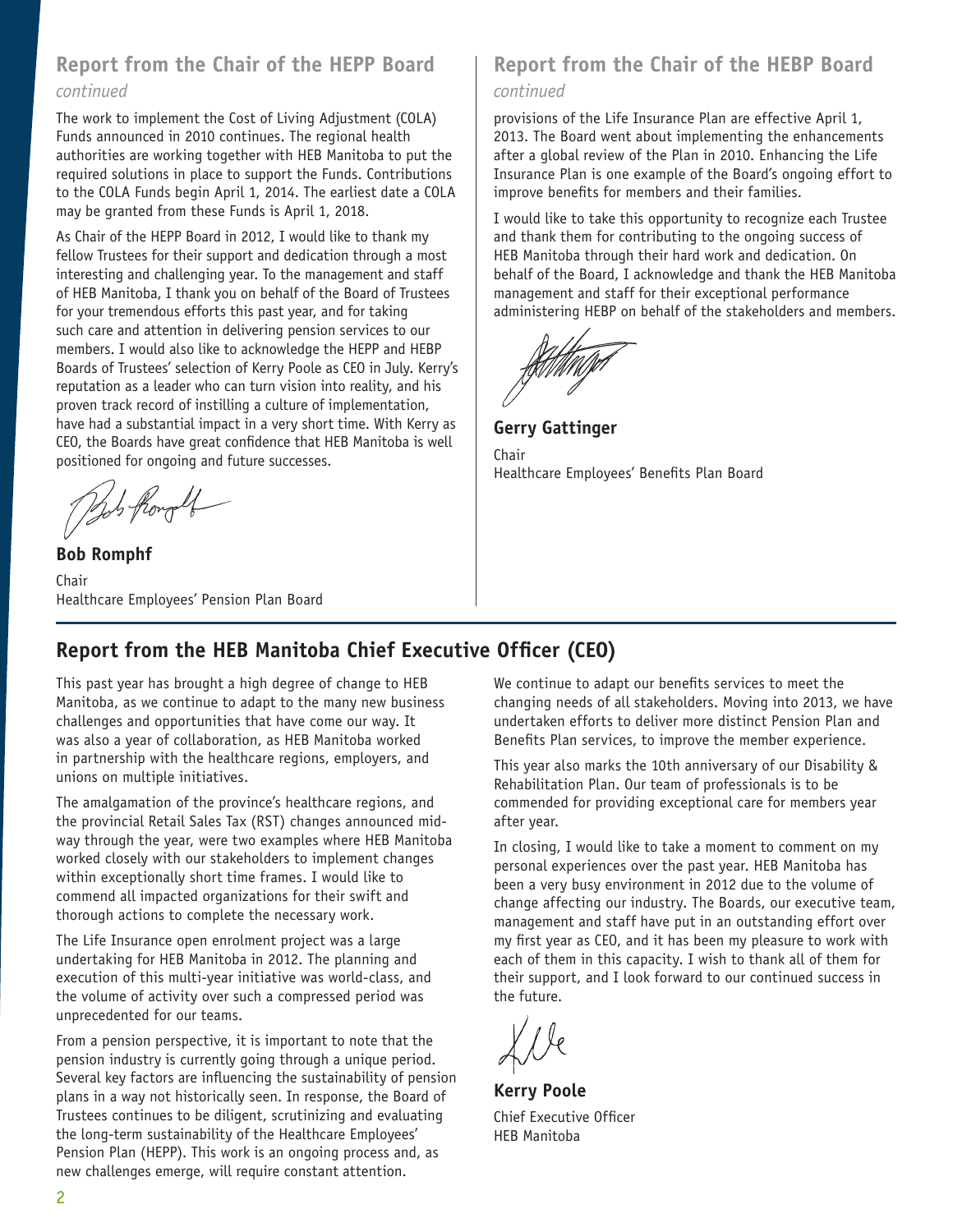# **Pension Plan Financial Summary\***

| Increase in net assets                         | 2012              | 2011          |
|------------------------------------------------|-------------------|---------------|
| Current period change in market values         | \$<br>322,726,226 |               |
| Investment income                              | 131,103,626       | 132,442,075   |
| Contributions from employers                   | 145,379,588       | 139,750,485   |
| Contributions from employees                   | 139, 317, 683     | 122,929,033   |
| <b>Total</b>                                   | 738,527,123       | 395,121,593   |
| Decrease in net assets                         |                   |               |
| Current period change in market values         |                   | 163,368,094   |
| Benefits paid to pensioners and beneficiaries  | 162,478,896       | 148,196,212   |
| Refunds to terminated members                  | 37,515,662        | 34,220,333    |
| Investment and Plan administration expenses    | 20,941,129        | 19,200,413    |
| Total                                          | 220,935,687       | 364,985,052   |
| <b>Net increase</b>                            | 517,591,436       | 30,136,541    |
| Net assets available for benefits, January 1   | 4,046,227,937     | 4,016,091,396 |
| Net assets available for benefits, December 31 | 4,563,819,373     | 4.046.227.937 |

*\* Full Audited Financial Statements are available on our website at www.hebmanitoba.ca*

# **Pension Plan Membership**

| Member Mix        | 2012   | 2011   | Average Age (years) | 2012 | 2011 |
|-------------------|--------|--------|---------------------|------|------|
| Active & Disabled | 42,870 | 42,193 | Active member       | 43   | 43   |
| Retired           | 15,014 | 14.257 | Retired member      | 70   | 70   |
| Deferred Vested   | 11,980 | 10,986 | Deferred member     | 43   | 43   |
| Total             | 69.864 | 67.436 |                     |      |      |

# **Pension Plan Highlights**

The Healthcare Employees' Pension Plan (HEPP) is a defined benefit (DB) pension plan. A DB plan uses a formula to determine a member's pension entitlement, rather than pension contributions and investment income. Under HEPP, the formula is based on years of credited service and the corresponding pensionable earnings.

HEPP provides a variety of services related to pension benefit entitlements for eligible employees of participating healthcare facilities.

#### **Negotiated Cost of Living Adjustment (COLA) Funds**

In 2012, HEB Manitoba was fully engaged in the planning process required to implement COLA Funds that were announced in 2010. The direction for the establishment of these COLA Funds, and the benefits payable from them, was provided through a Letter of Understanding (LOU). The LOU requires separate COLA Funds to be set up and ready to accept contributions effective April 1, 2014. The earliest date a COLA may be granted from these Funds is January 1, 2018. A COLA will only be granted if sufficient funds are available.

#### **Update Your Personal Pension Plan Information Online**

HEB Manitoba Online provides members with a convenient, secure, and timely way to verify and update their personal Pension Plan information. To ensure HEB Manitoba has up-todate records, we ask that all active Pension Plan members visit www.hebmanitoba.ca and use HEB Manitoba Online to update their personal and beneficiary information.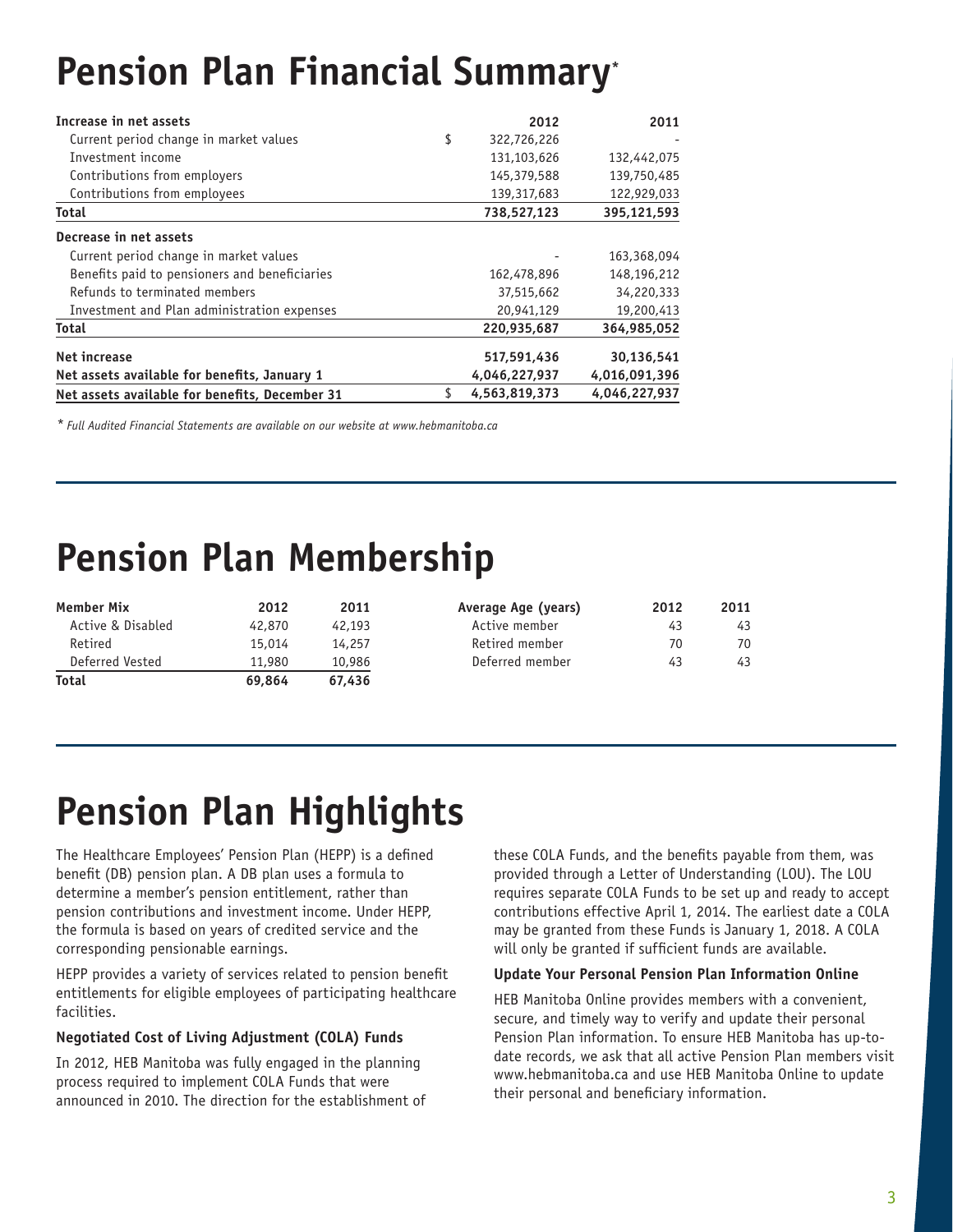# **Pension Plan Investment Highlights**

# **HEPP Investment Returns**

The Healthcare Employees' Pension Plan (HEPP) generated strong investment results in 2012, achieving an 11.3% return. In three of the four years following the financial crisis of 2008, HEPP has earned double-digit investment returns. Despite global, political, and economic headwinds, the returns in our underlying portfolios exhibited solid results in 2012, with a 15% return in equities, a 12% return in real estate, and a 5% return in fixed income.

Despite our favourable returns in 2012, the impact of the 2008 financial crisis is still being felt, as our five-year investment return is still less than the 6.5% rate required to fund the Plan's obligations. With interest rates around the world remaining at historically low levels, the Plan requires exposure to investments that will generate higher returns. Over the long term, equitytype investments are expected to outperform fixed-income investments, but their performance is more volatile. In this regard, the Plan's investment policy has an exposure biased toward equity markets and real estate, as well as a new allocation to infrastructure investments.

# **Major Market Returns**

All markets that we invest in produced positive returns in 2012, a welcome change from 2011 when most equity market returns were negatively impacted by global economic and sovereign debt issues.

The US equity market and the Canadian bond market have produced positive returns each year since the financial crisis of 2008. International and Canadian equity markets have produced positive returns each year, excepting 2011 when the European sovereign debt crisis was at its peak.

In 2012, while still generating positive returns, Canadian equities were hampered by weak returns in the materials and energy sectors, which make up almost half of the S&P/TSX Index.

With 10-year Government of Canada bonds yielding less than 2% at year-end 2012, we do not expect returns in our fixed-income portfolio to meet the 6.5% discount rate required to fund the Plan's obligations.

# **HEPP Asset Mix**

At the end of 2012, our overall asset mix comprised 54.8% equities, 34.5% fixed income, and 10.7% in real estate.

At year end, our exposure to Canadian equities was 25.1%, down from a 36% exposure at the end of 2007. We have been reducing our Canadian equity exposure since 2007 and redeploying funds into both US and international equities.

We continue to maintain our 10% policy weight to Canadian real estate. Our real estate investments have earned a return in excess of our actuarial discount rate in nine of the last 10 years.

In 2012, we approved an allocation to investments in infrastructure. With interest rates at historic lows, we will be reducing our fixed-income holdings over time to fund our infrastructure program, where expected returns are higher than fixed-income investments.

### **HEPP Investment Returns - Annual**



**HEPP Investment Returns - Annualized**



### **Major Market Returns**



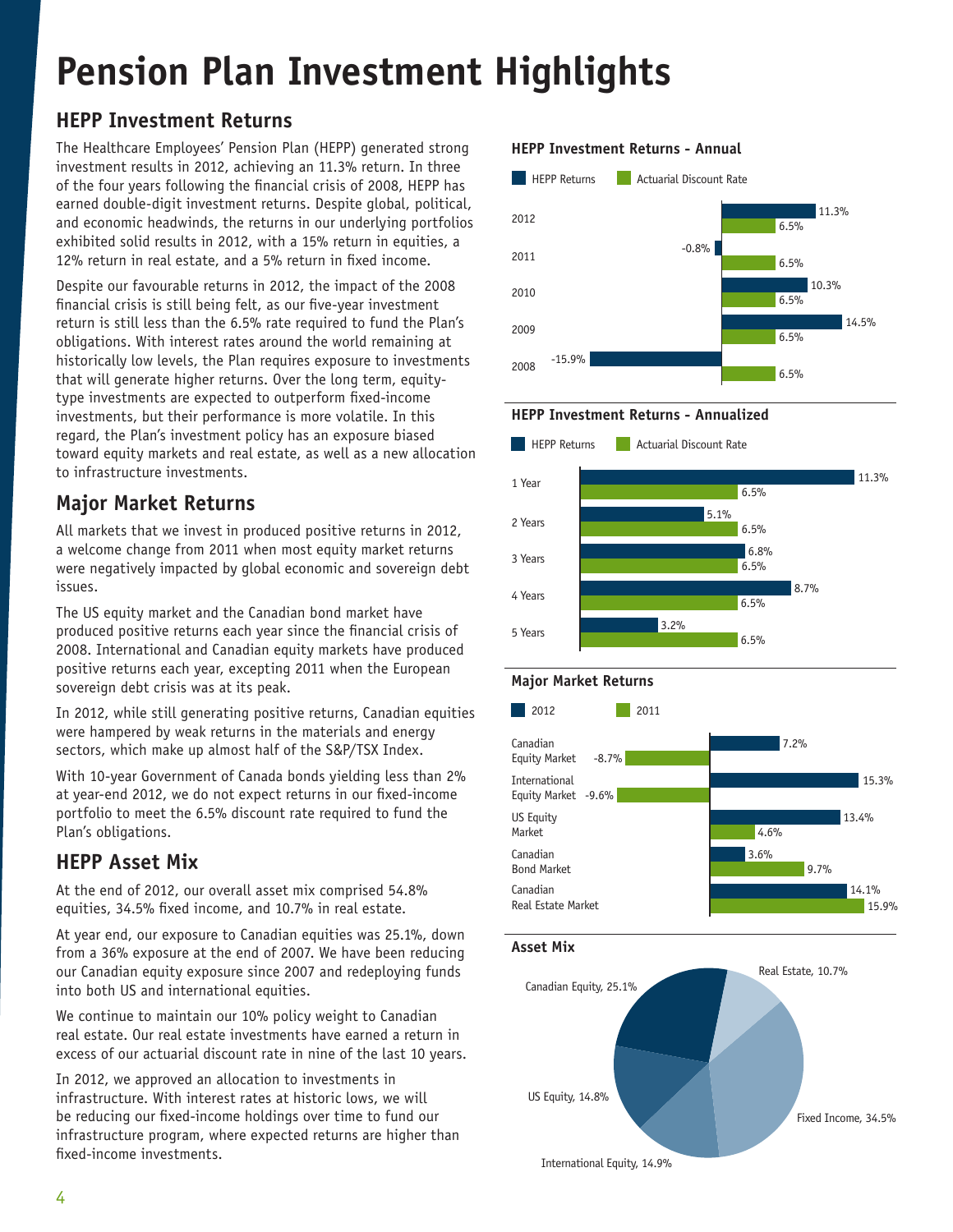# **Benefits Information**

The Healthcare Employees' Benefits Plan (HEBP) offers the Healthcare Plan (including a Healthcare Spending Account), Dental Plan, Life Insurance Plan, and Disability & Rehabilitation Plan to eligible healthcare employees and their families throughout Manitoba. All employers do not necessarily participate in each of the Benefit Plans offered by HEBP. Employees should check with their employer to confirm which Plans they are eligible to join.

## **Financial Summary**

### **Active Healthcare Plan**

|                                                |     | 2012       | $2011*$                 |
|------------------------------------------------|-----|------------|-------------------------|
| Increases                                      |     |            |                         |
| Premiums                                       | \$. |            | 25,514,000 24,744,458   |
| Investment income                              |     | 163,656    | 207,099                 |
|                                                |     |            | 25,677,656 24,951,557   |
| Decreases                                      |     |            |                         |
| Claims                                         |     | 20,407,403 | 17,806,702              |
| Administrative expenses                        |     |            | 3,087,174 2,758,640     |
|                                                |     |            | 23,494,577 20,565,342   |
| Net increase prior to change in obligations    |     | 2,183,079  | 4,386,215               |
| Change in obligations                          |     | (215, 942) | (251, 987)              |
| Net increase after change in obligations       |     | 1.967.137  | 4.134.228               |
| Net assets available for benefits, January 1   |     | 13,073,646 | 8,939,418               |
| Net assets available for benefits, December 31 |     |            | \$15,040,783 13,073,646 |

# **Benefit Highlights**

#### **Plan Membership:** 32,967

After comparing the projected Plan premiums with anticipated claim costs and reserve levels, HEB Manitoba determined that a rate change was not required for the Healthcare Plan in 2012. The prescription drug maximum was increased by \$100, to a new maximum of \$550, effective January 1, 2012. The Plan and all reserves are fully funded as at the end of 2012. Of the total claims incurred in the year, 43% were for prescription drugs, 10% were for vision care, and 47% were for paramedical and all other benefits.

### **Healthcare Spending Account (HSA)**

This benefit is 100% funded by your employer.

### **Retiree Healthcare Plan**

| <b>Increases</b>                               |    |           |           |
|------------------------------------------------|----|-----------|-----------|
| Premiums                                       | \$ | 4,484,836 | 4,267,849 |
| Investment income                              |    | 15,461    | 20,253    |
|                                                |    | 4,500,297 | 4,288,102 |
| Decreases                                      |    |           |           |
| Claims                                         |    | 3,950,397 | 3,648,465 |
| Administrative expenses                        |    | 378,232   | 331,390   |
|                                                |    | 4,328,629 | 3,979,855 |
| Net increase prior to change in obligations    |    | 171,668   | 308,247   |
| Change in obligations                          |    | (15, 041) | (75, 907) |
| Net increase after change in obligations       |    | 156,627   | 232,340   |
| Net assets available for benefits, January 1   |    | 1,001,585 | 769,245   |
| Net assets available for benefits, December 31 | S  | 1.158.212 | 1.001.585 |

**Plan Membership:** Members of the Active Healthcare Plan are eligible for an HSA.

The Healthcare Spending Account is provided to eligible full-time and part-time employees. Members with 1500 or more regular paid hours are provided with a full-time HSA amount of \$500; members with less than 1500 regular paid hours are provided with an HSA amount of \$250. The HSA provides members with an additional way to pay for healthcare and dental expenses in excess of existing HEB Manitoba benefit maximums.

#### **Plan Membership:** 6,620 **2012 2011\***

Premium adjustments were not required for Level I and Level II coverage in 2012. After comparing projected premiums with anticipated claim costs and reserve levels, HEB Manitoba determined that current premium rates would be sufficient to cover the projected premium requirements. Benefits for both Level I and Level II coverage remained unchanged. The Plan's reserves remained fully funded as at the end of 2012. Of total claims incurred in the year, 55% were for prescription drugs, 12% were for ambulance and hospital benefits, and 33% were for paramedical and other benefits.

*\* Obligations* and *Net Assets Available for Benefits* have been restated for 2011 to conform to the updated reporting standards included in section 4600 of the Canadian Institute of Chartered Accountants (CICA) Handbook.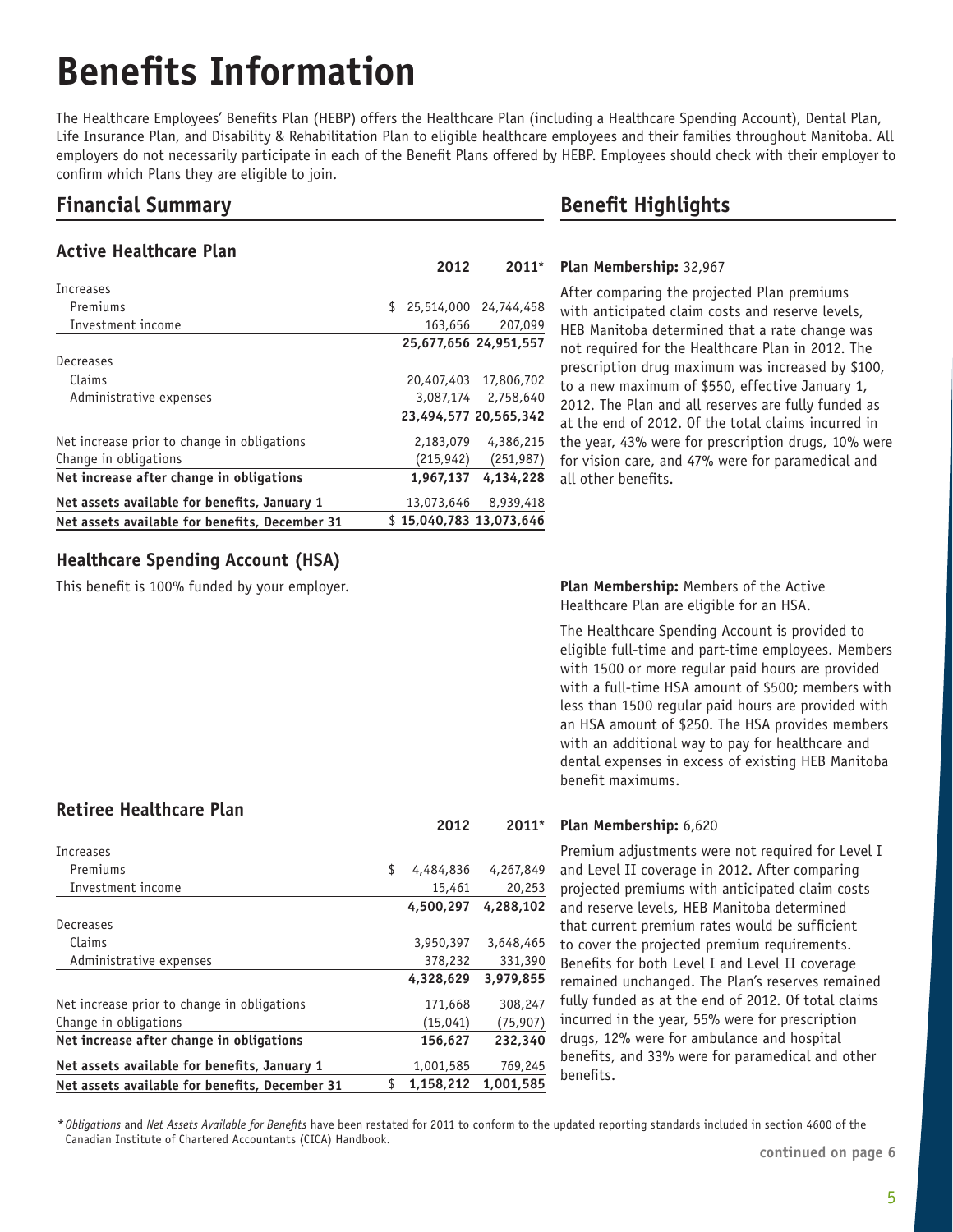# **Financial Summary Benefit Highlights**

### **Dental Plan**

| Increases                                              |                             |                       |
|--------------------------------------------------------|-----------------------------|-----------------------|
| Premiums                                               | \$<br>21,839,494 19,788,562 |                       |
| Investment income                                      | 21,225                      | 38,136                |
|                                                        |                             | 21,860,719 19,826,698 |
| Decreases                                              |                             |                       |
| Claims                                                 |                             | 19.816.545 19.083.868 |
| Administrative expenses                                | 1,645,373                   | 1,476,764             |
|                                                        |                             | 21,461,918 20,560,632 |
| Net increase (decrease) prior to change in obligations | 398,801                     | (733, 934)            |
| Change in obligations                                  | (15, 264)                   | 204,898               |
| Net increase (decrease) after change in obligations    | 383,537                     | (529, 036)            |
| Net assets available for benefits, January 1           | 657,131                     | 1.186.167             |
| Net assets available for benefits, December 31         | \$<br>1.040.668             | 657.131               |

| Life Insurance Plan                            |   |                         |            |
|------------------------------------------------|---|-------------------------|------------|
|                                                |   | 2012                    | $2011*$    |
| Increases                                      |   |                         |            |
| Premiums                                       | S | 10,411,666              | 10,053,848 |
| Investment income                              |   | 3,950,135               | 1,153,746  |
|                                                |   | 14.361.801 11.207.594   |            |
| Decreases                                      |   |                         |            |
| Claims and related expenses                    |   | 7,437,171               | 6,338,713  |
| Administrative expenses                        |   | 1,796,176               | 1,269,175  |
|                                                |   | 9,233,347               | 7,607,888  |
| Net increase prior to change in obligations    |   | 5,128,454               | 3,599,706  |
| Net assets available for benefits, January 1   |   | 50,438,550              | 46,835,844 |
| Net assets available for benefits, December 31 |   | \$55,567,004 50,438,550 |            |

## **Disability & Rehabilitation (D&R) Plan**

| Net assets available for benefits, December 31 |    | \$166,890,877 156,268,090 |
|------------------------------------------------|----|---------------------------|
| Net assets available for benefits, January 1   |    | 156,268,090 134,514,422   |
| Net increase after change in obligations       |    | 10.622.787 21.753.668     |
| Change in obligations                          |    | $(3,238,000)$ $1,022,000$ |
| Net increase prior to change in obligations    |    | 13,860,787 20,731,668     |
|                                                |    | 33,641,139 29,392,199     |
| Administrative expenses                        |    | 4,757,623 4,516,477       |
| Claims and related expenses                    |    | 28,883,516 24,875,722     |
| Decreases                                      |    |                           |
|                                                |    | 47,501,926 50,123,867     |
| Investment income                              |    | 8,190,061 13,448,617      |
| Premiums                                       | \$ | 39,311,865 36,675,250     |
| Increases                                      |    |                           |
|                                                |    |                           |

#### **Plan Membership:** 27,030 **2012 2011\***

In order to support anticipated claim costs and maintain Dental Plan reserve levels, premium increases were implemented in 2012. The premium increases were the result of increased benefit use, Manitoba Dental Association fee guide increases, and inflation. Of the total claims incurred in the year, 86% were for basic services and 14% were for major and orthodontic services. Dental Plan benefit levels remained unchanged.

#### **Plan Membership:** 41,211

Life Insurance Plan claims and related expenses were at 71% of premiums in 2012, up from 63% in 2011, as a result of an increased claims experience. There were no premium increases or benefit changes during 2012, and the Active Life Insurance Plan's reserves are fully funded.

In 2012, HEB Manitoba held an open enrolment period for the Life Insurance Plan's enhanced provisions, which are effective April 1, 2013. The open enrolment offered active eligible employees a one-time opportunity to elect new Life Insurance coverage without Evidence of Insurability, and provided members and their families the ability to review their coverage and select an appropriate level of insurance to meet their needs.

#### **Plan Membership:** 38,120 **2012 2011\***

There were 1,470 members receiving D&R Benefits at December 31, 2012. Of these claims, 1,180 were being administered by our in-house program, up from 1,023 at the end of 2011. Premium rates were unchanged in 2012. Obligations include reserves and assumption changes that occurred in 2012. The Plan is fully funded.

*\* Obligations* and *Net Assets Available for Benefits* have been restated for 2011 to conform to the updated reporting standards included in section 4600 of the Canadian Institute of Chartered Accountants (CICA) Handbook.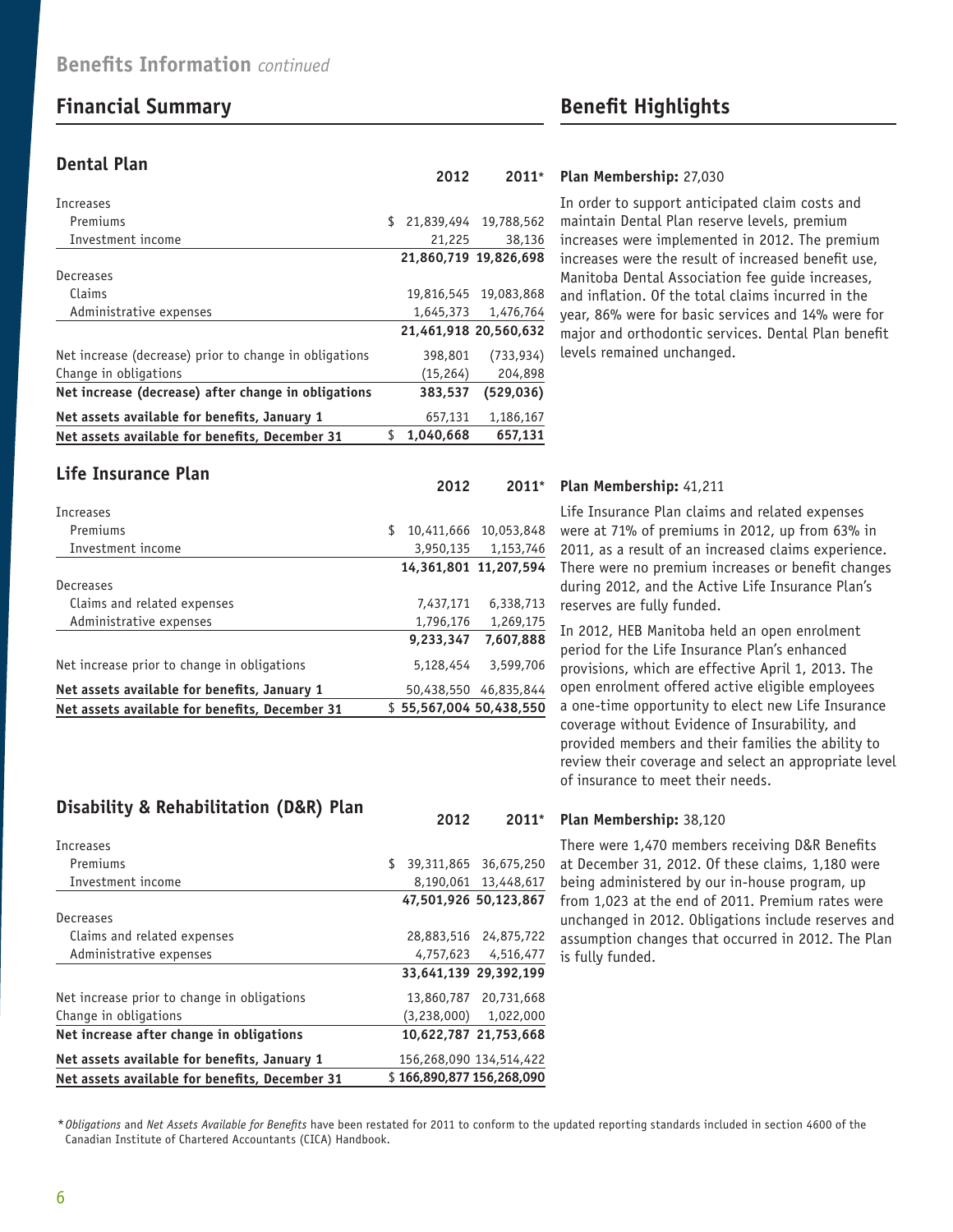# **Directories Board and Committee Members as at December 31, 2012**

**Employer Representatives**

*Winnipeg Regional Health Authority*

*St. Boniface General Hospital* Cynthia Ostapyk, CA

*Interlake-Eastern Regional Health* 

Janet Wilcox-McKay, BA, CGA *Prairie Mountain Health*

Bob Malazdrewich, CEB

Michael Nesbitt (Chair)

*Canadian Union of Public Employees*

*Montrose Mortgage Corporation Ltd.* C. Leney Richardson, CFA *Investment Professional* 

(Vice-Chair)

Bob Romphf

Gerry Gattinger *Prairie Mountain Health* Ryan Green, BA, CMA *Southern Health - Santé Sud* Paul Kochan, CPA, CBV, FCA

(Vice-Chair)

Jason Lange

*Authority*

#### **Union Representatives**

Monica Girouard, CGA *Manitoba Government and General Employees' Union*

Doug Laurie *Manitoba Council of Health Care Unions*

Bob Malazdrewich, CEB *Canadian Union of Public Employees*

Bob Romphf (Chair) *Manitoba Nurses' Union*

Ken Swan *Manitoba Association of Health Care Professionals*

Bruno Zimmer *Manitoba Council of Health Care Unions*

# **HEPP Investment Committee HEBP Investment Committee**

Brett Becker, CFA *Coughlin & Associates* Alan Brownridge, CGA, CFA *Retired Investment Executive*

Paul Kochan, CPA, CBV, FCA *Winnipeg Regional Health Authority* Jason Lange *St. Boniface General Hospital*

# **HEPP Audit Committee HEBP Audit Committee**

James Husiak, CA, CMC, CFE *The Exchange Consulting Group*

Diane Jansen, CA *Winnipeg Regional Health Authority*

Paul Kochan, CPA, CBV, FCA (Ex-officio member) *Winnipeg Regional Health Authority*

Cynthia Ostapyk, CA *Interlake-Eastern Regional Health Authority*

Bob Romphf (Ex-officio member) *Manitoba Nurses' Union*

*Manitoba Nurses' Union*

Ken Swan *Manitoba Association of Health Care Professionals*

Gordon Webster, FCA (Chair) *Retired Partner, PricewaterhouseCoopers*

# **HEPP/HEBP Joint Governance Committee HEPP/HEBP Joint Executive Committee**

Gerry Gattinger *Prairie Mountain Health*

Monica Girouard, CGA *Manitoba Council of Health Care Unions*

Ryan Green, BA, CMA (Chair) *Southern Health - Santé Sud*

Doug Laurie *Manitoba Council of Health Care Unions*

Bob Malazdrewich, CEB *Canadian Union of Public Employees* Cynthia Ostapyk, CA *Interlake-Eastern Regional Health* Janet Wilcox-McKay, BA, CGA

*Prairie Mountain Health* Bruno Zimmer *Manitoba Council of Health Care Unions*

# **HEPP Board of Trustees HEBP Board of Trustees**

### **Union Representatives**

Monica Girouard, CGA *Manitoba Council of Health Care Unions*

Doug Laurie *Manitoba Council of Health Care Unions*

Bob Malazdrewich, CEB *Canadian Union of Public Employees* Bob Romphf *Manitoba Nurses' Union*

Ken Swan *Manitoba Council of Health Care Unions*

## **Employer Representatives**

Gerry Gattinger (Chair) *Prairie Mountain Health*

Ryan Green, BA, CMA *Southern Health - Santé Sud*

Jason Lange *St. Boniface General Hospital*

Cynthia Ostapyk, CA *Interlake-Eastern Regional Health Authority*

Janet Wilcox-McKay, BA, CGA *Prairie Mountain Health*

Brett Becker, CFA *Coughlin & Associates* Alan Brownridge, CGA, CFA *Retired Investment Executive* Paul Kochan, CPA, CBV, FCA *Winnipeg Regional Health Authority* Jason Lange *St. Boniface General Hospital*

Terry Dyck *Manitoba Nurses' Union* Gabriel J. Forest, FCA *Retired Partner, PricewaterhouseCoopers*

Gerry Gattinger (Ex-officio member) *Prairie Mountain Health* Bob Malazdrewich, CEB (Vice-Chair) *Canadian Union of Public Employees* Michael Nesbitt (Chair) *Montrose Mortgage Corporation Ltd.* C. Leney Richardson, CFA *Investment Professional* 

Bob Romphf *Manitoba Nurses' Union*

Monica Girouard, CGA *Manitoba Council of Health Care Unions*

Frank Ryplanski, CGA (Chair) *Retired, St. Boniface General Hospital* Janet Wilcox-McKay, BA, CGA *Prairie Mountain Health*

Gerry Gattinger *Prairie Mountain Health* Paul Kochan, CPA, CBV, FCA (Chair) *Winnipeg Regional Health Authority*

Bob Romphf *Manitoba Nurses' Union*

**continued on page 8**